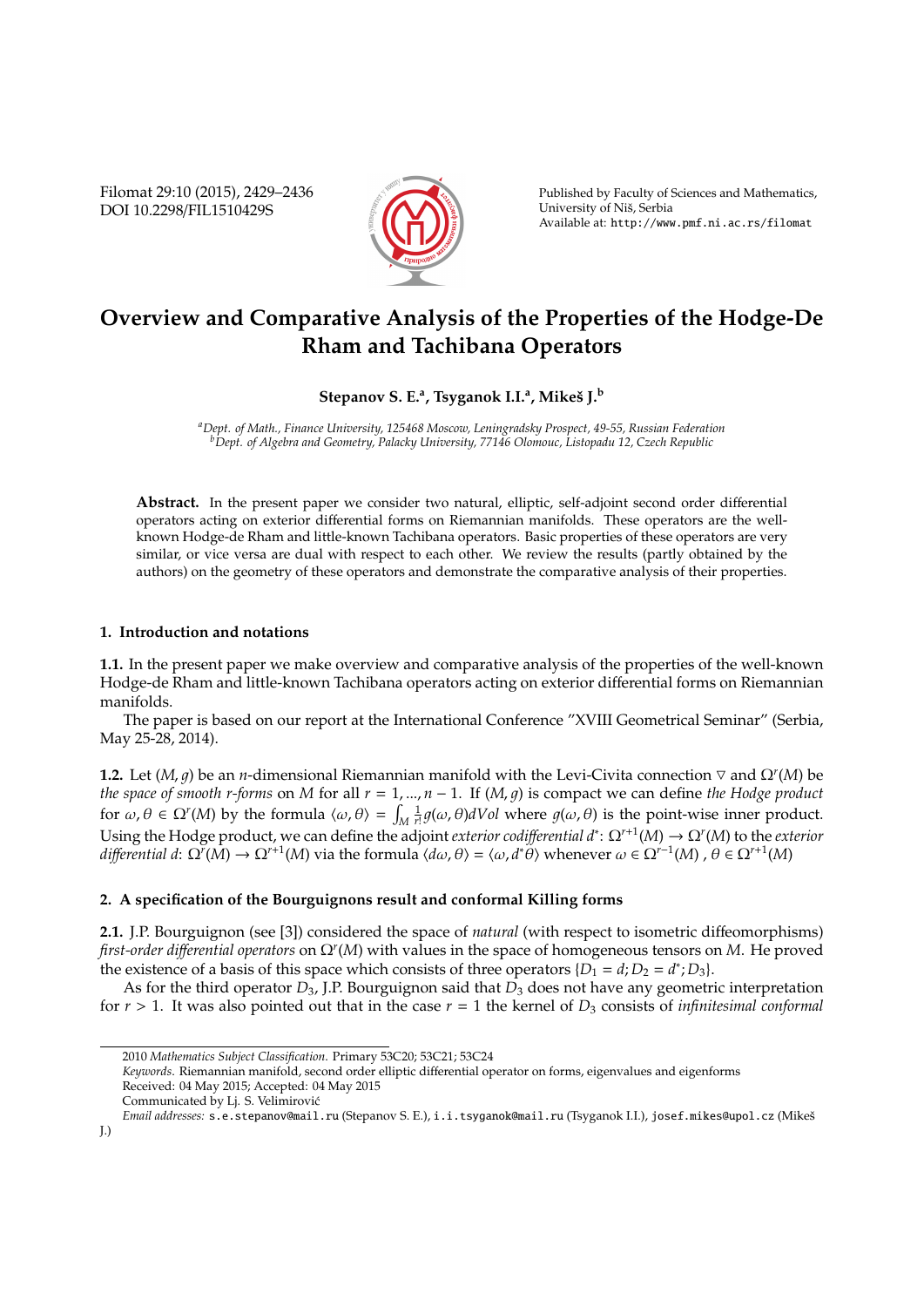*transformations* of (*M*, *q*). We remark here that they are also called *conformal Killing vector fields* (see [14]; [36, pp. 53-54]).

Improving Bourguignons result, we showed that

$$
D_1 = \frac{1}{r+1}d
$$
;  $D_2 = \frac{1}{n-r+1}g \wedge d^*$ ;  $D_3 = \nabla - \frac{1}{r+1}d - \frac{1}{n-r+1}g \wedge d^*$ 

and proved that the kernel of the third basis operator *D*<sup>3</sup> consists of *conformal Killing r-forms* (see [23]; [24]).

Conformal Killing *r*-forms, 1 6 *r* 6 *n*−1, or conformal Killing-Yano tensors of rank *r* are a generalization of *conformal Killing vector fields* (see [14]; [36, pp. 53-54]; [13, p. 309]). For *r* = 1, such forms are dual to conformal Killing vector fields. The vector space of these *r*-forms will be denoted by **T** *r* (*M*, R).

**Remark** We emphasize here that the conformal Killing *r*-forms, 1 < *r* < *n*, considered in the monograph [36] have nothing in common (except the name) with those considered in the modern literature and, in particular, in this paper; the notion was introduced by K. Yano as a generalization conformal Killing vector fields but has not been developed further.

**2.2.** The vector space  $\mathbf{K}^r(M,\mathbb{R})$  of co-closed conformal Killing *r*-forms is defined as  $\mathbf{K}^r(M,\mathbb{R}) = \mathbf{T}^r(M,\mathbb{R}) \cap \mathbb{R}$  $F'(M, \mathbb{R})$  where  $F'(M, \mathbb{R})$  is a vector space of co-closed *r*-forms. For  $r = 1$ , such forms are dual to *Killing vector fields* (see [36, pp. 37-38]; [13, p. 237]). Therefore, these forms were called *Killing forms* or *Killing tensors* (see [36, pp. 65-66]). In turn, the space **P** *r* (*M*, R) of closed conformal Killing *r*-forms (or, *planar r-forms*) is defined by the equation  $P^{r}(M,\mathbb{R}) = T^{r}(M,\mathbb{R}) \cap D^{r}(M,\mathbb{R})$  where  $D^{r}(M,\mathbb{R})$  is a vector space of closed *r*-forms. For *r* = 1, such forms are dual to *concircular vector field*s (see [14]).

Take a local orientation of  $(M, g)$  and the corresponding the Hodge star operator  $* : \Omega^r(M) \to \Omega^{n-r}(M)$ which is a linear isomorphism mapping any *r*-form on (*M*, *g*) to ( $n - r$ )-form for an arbitrary  $r$  with  $0 \le r \le n$ (see [2, p. 33]; [17, p. 203]). Then the spaces  $P^{r}(M,\mathbb{R})$  and  $\mathbf{K}^{n-r}(M,\mathbb{R})$  are isomorphic to each other with respect to the Hodge star operator ∗ (see [23]).

**Remark** During the whole almost half-century history, beginning with Tachibana and Kashiwada papers (see [31], [12]) and ending with recent works (see [19]; [18]; [27]), conformal Killing forms have caused extensive interest of researchers, partly because of their numerous physical applications (see, for example, [23], [1], [9, pp. 414,426], [35], [25] and etc.). A survey of results on the geometry of conformal Killing, co-closed conformal Killing and closed conformal Killing forms and applications of these forms to General Relativity can be found in the introduction of our paper [26].

## **3. Two elliptic operators on forms and a brief review of their basic properties**

**3.1.** Using the basis operators  $D_1 = d$ ;  $D_2 = d^*$  and  $D_3$ , we can define the well-known *Hodge-de Rham Laplacian* (see [2, p. 34]; [17])

$$
\Delta = d^* \circ d + d \circ d^* : \Omega^r(M) \to \Omega^r(M)
$$

and the Tachibana operator  $\Box = r(r+1)D_3^*D_3$  :  $\Omega^r(M) \to \Omega^r(M)$  such that (see [26])

$$
D_3^* \circ D_3 = \frac{1}{r(r+1)} \left( \bar{\Delta} - \frac{1}{r+1} d^* \circ d - \frac{1}{n-r+1} d \circ d^* \right)
$$

where *D*<sup>∗</sup><sub>3</sub> is an adjoint operator to *D*<sub>3</sub> and  $\bar{\Delta} = \nabla^* \circ \nabla$  is the *Bochner rough Laplacian*.

The exterior differential *r*-form  $\omega$  on a compact (*M*, *g*) is called *harmonic* if  $\Delta \omega = 0$ . Harmonic *r*-forms on  $(M, g)$  constitute a vector space denoted by  $H^{r}(M, \mathbb{R})$ . By the Hodge theory (see [10]), the *r*-th Betti number equals the dimension of  $\mathbf{H}^r(M,\mathbb{R})$ :  $b_r(M) = dim \mathbf{H}^r(M,\mathbb{R})$  for all  $r = 1,..., n - 1$ . In particular, if  $(M, g)$  is an *n*-dimensional compact flat Riemannian torus *T*<sup>*n*</sup> then *b<sub>r</sub>* (*T*<sup>*n*</sup>) =  $\frac{n!}{r!(n-r)!}$ .

An important property of the Hodge-de Rham Laplacian  $\Delta$  is that it commutes  $*\Delta = \Delta^*$ . In particular, if  $ω$  is a harmonic *r*-form, then \*ω is a harmonic (*n*−*r*)-form too, i.e., **H**<sup>*r*</sup>(*M*, **R**) → **H**<sup>*n*−*r*</sup>(*M*, **R**) is an isomorphism.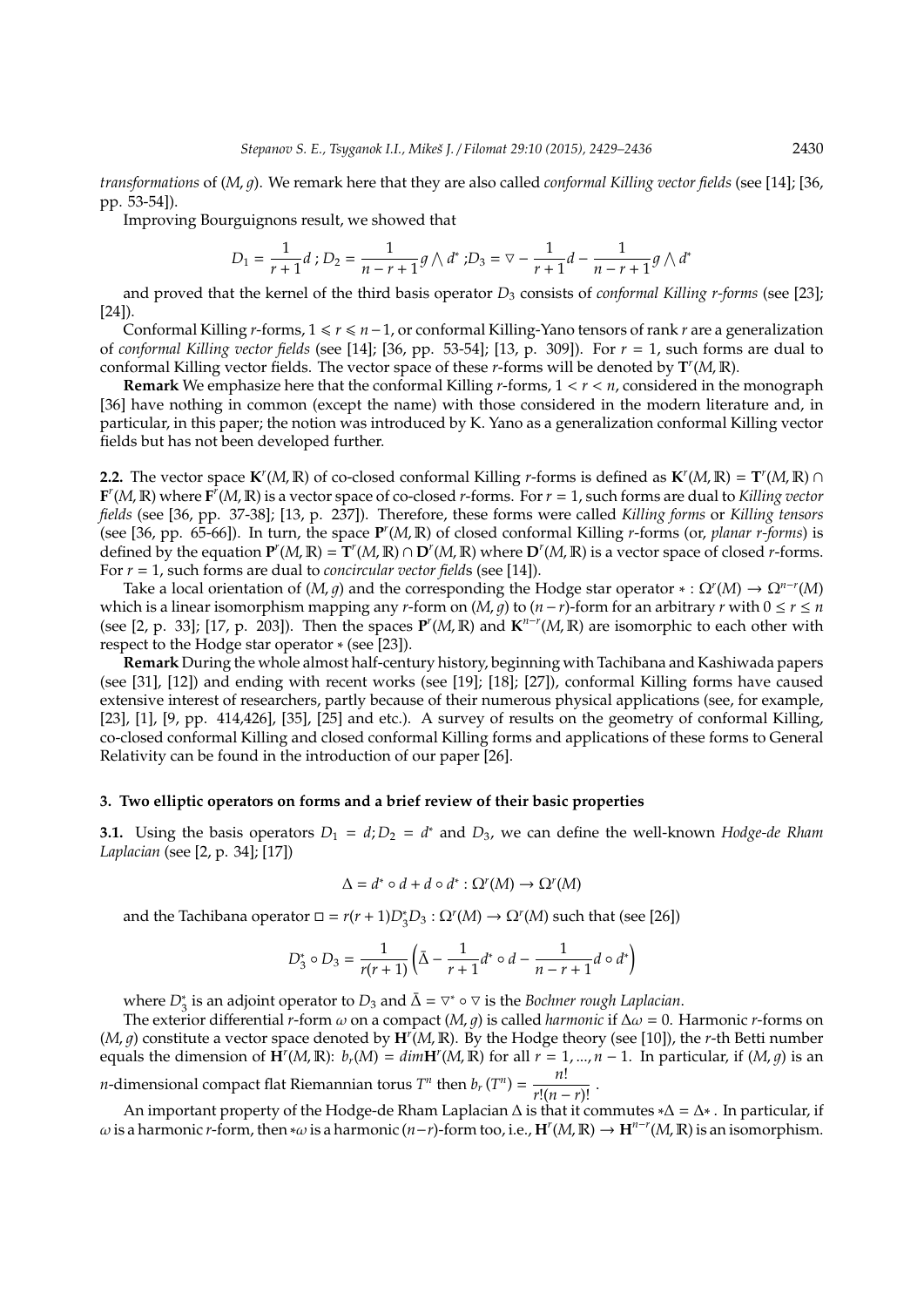This implies the following equation  $b_r(M) = b_{n-r}(M)$  which is well known as the *Poincare duality theorem* for Betti numbers. We remark further that the Betti numbers  $b_0(M), b_1(M), ..., b_n(M)$  are topological invariants of a compact manifold *M*.

**Remark** The results of the first section of this Paragraph were found in the 1940s by Weyl, Hodge, de Rham and Kodaira.

**3.2.** On the other hand, the Tachibana operator □ has the same properties as the Hodge-de Rham operator ∆. Namely, the following theorem holds (see [26]; [21]; [28]).

**Theorem 3.1.** *Let*  $(M, q)$  *be an n-dimensional compact oriented Riemannian manifold and*  $\Box$  *the Tachibana operator. Then*

*1. is an elliptic and self-adjoint operator;*

*2. the kernel of consists of conformal Killing r-forms;*

*3.*  $*\square = \square *$  *and if*  $\omega$  *is a conformal Killing form, so is*  $*\omega$ *.* 

From the above properties we conclude that  $dim T^r(M, \mathbb{R}) = t_r(M) < \infty$  and  $t_{n-r}(M) = t_r(M)$  for all numbers  $t_1(M),..., t_{n-1}(M)$ . These numbers have been named in [20] as the *Tachibana numbers* of  $(M, g)$ . Moreover, we proved in [22] that these numbers are conformal invariants of  $(M, g)$ . In turn, we can state that the following equalities  $dim K^{r}(M,\mathbb{R})=k_{r}(M)<\infty$  and  $dim \mathbf{P}^{r}(M,\mathbb{R})=p_{r}(M)<\infty$  are true. The numbers  $k_{r}(M)$  and  $p_{r}(M)$ we have called the *Killing* and *planarity numbers* of a compact Riemannian manifold  $(M, q)$ , respectively (see [22]). These numbers satisfy the following duality property  $p_r(M) = k_{n-r}(M)$  for all  $r = 1, ..., n - 1$ and are scalar projective invariant of  $(M, g)$  (see [23] and [22]). In particular, we proved the equality  $k_r(S^n) = \frac{(n+1)!}{(r+1)!(n-r)!}$  for the standard sphere *S<sup>n</sup>* in Euclidian space  $\mathbb{R}^{n+1}$  (see [20]; [30]). As a consequence of this statement, we obtain the following equalities  $p_r(S^n) = k_{n-r}(S^n) = \frac{(n+1)!}{(n-r+1)!}$  $\frac{(n-r+1)!}{(n-r+1)!r!}$ . In addition, we recall that any two connected, simply connected complete Riemannian manifolds of constant sectional curvature are isometric to each other (see [8, p. 265]). Therefore, the following equalities  $k_r(M) = \frac{(n+1)!}{(r+1)!(n-r)!}$  and

 $p_r(M) = \frac{(n+1)!}{(n-r+1)!}$ (*n* − *r* + 1)!*r*! are true on an arbitrary connected, simply connected compact Riemannian manifold  $(M, q)$  of positive constant sectional curvature.

# **4. The vanishing theorems of the Tachibana numbers**

**4.1.** Let  $\bar{R}$ :  $\Omega^2(M) \to \Omega^2(M)$  be the well-known symmetric *Riemannian curvature operator* (see [4]; [17]). Namely, the curvature operator  $\bar{R}$  at any  $x \in M$  is the linear symmetric bilinear map  $\bar{R}$ :  $\Lambda^2(T_xM) \to \Lambda^2(T_xM)$ characterized by the identity  $q(\bar{R}(X \wedge Y), V \wedge Z) = q(R(X, Y)Z, V)$  for orthonormal vectors  $X, Y, Z, V \in T_xM$ and the Riemannian curvature tensor *R*. Since  $\bar{R}$  is symmetric, it makes sense to talk about the positivity and the nonnegativity of  $\bar{R}$ . In this case the following proposition holds (see [17, p. 212]): If  $(M, q)$  is compact oriented and its curvature operator  $\bar{R} \ge 0$  then  $b_r(M) \le b_r(T^n) = \frac{n!}{r!(n-r)!}$  where  $r = 1, ..., n-1$ . In addition, if  $\bar{R} > 0$  then  $b_r(M) = 0$  for all  $r = 1, ..., n - 1$ . This is known as the *Mayer vanishing theorem* of the Betti numbers. In particular, for a compact Riemannian manifold of positive constant sectional curvature, or for a compact conformally flat oriented Riemannian manifold with the positive-definite Ricci tensor *Ric*, we have *br*(*M*) = 0 for all *r* = 1, ..., *n* − 1 (see [36, pp. 77-78]). On the other hand, we proved in [20] the following proposition.

**Theorem 4.1.** *The Tachibana numbers*  $t_r(M) = 0$ ,  $r = 1, ..., n - 1$ , *vanish for an n-dimensional compact oriented Riemannian manifold* (*M, g*) *with the negative-definite curvature operator*  $\bar{R}$ . In addition, if  $\bar{R} \le 0$ , then  $t_r(M) \le$  $t_r(T^n) = \frac{n!}{r!(n-r)!}$ .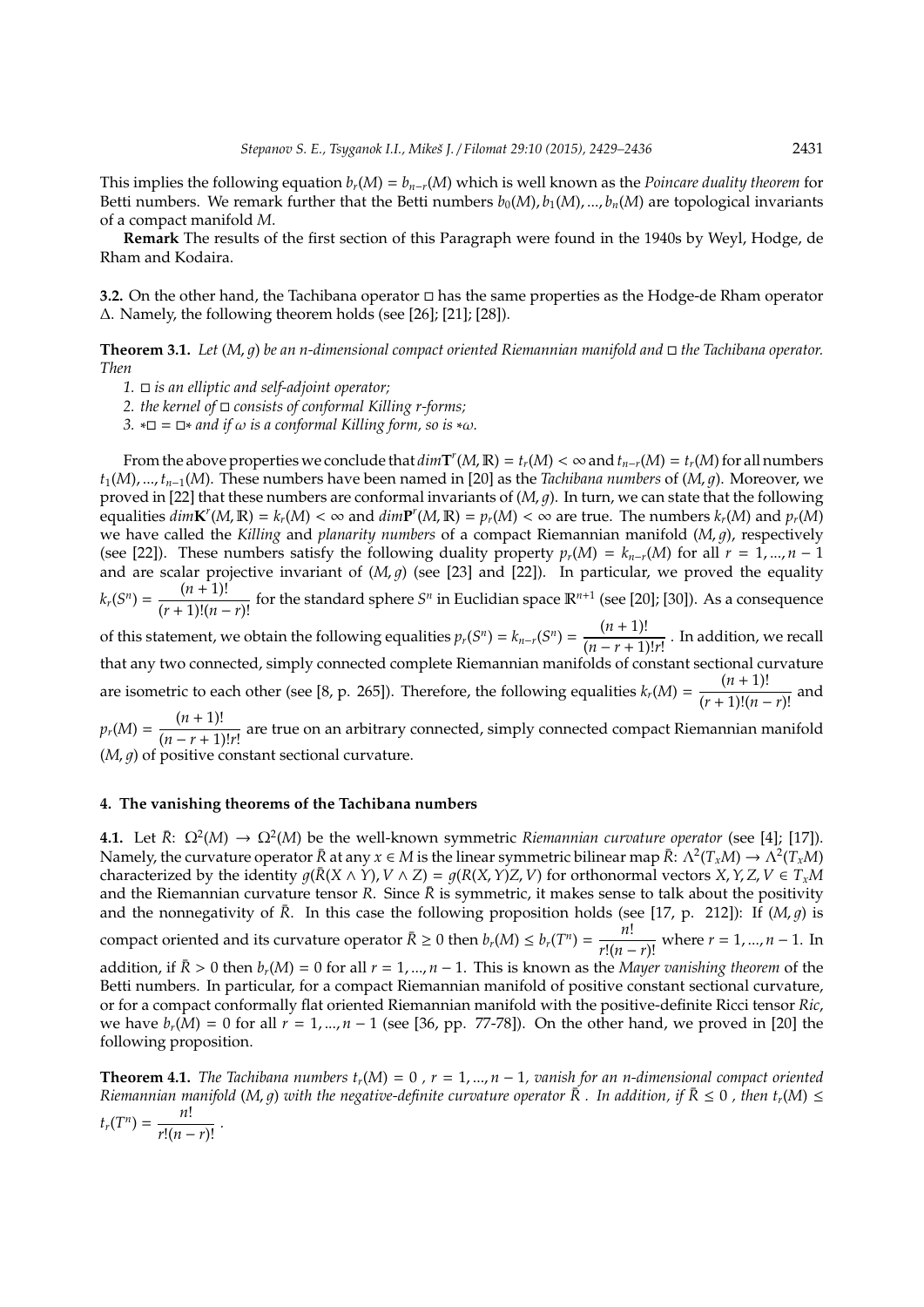The above theorem is an analogue of the "Mayer vanishing theorem" of the Betti numbers. In particular, this theorem implies that for a compact Riemannian manifold of constant negative sectional curvature, or for a compact conformally flat oriented Riemannian manifold with the negative-definite Ricci tensor *Ric*, we have  $t_r(M) = 0$  for all  $r = 1, ..., n - 1$ .

**4.2.** We denote by  $S_0^2M$  the vector space of covariant traceless symmetric 2-tensors over  $(M, g)$ . From the symmetry properties of the Riemannian curvature tensor *R* we see that the curvature tensor actually defines a symmetric bilinear map  $\mathring{R}$ :  $S_0^2(T_xM) \to S_0^2(T_xM)$  at every point  $x \in M$ , such as (see [4]; [2, pp. 51-52])

$$
g(\overset{\circ}{R}(X \circ Y), X \circ Y) = 2g(R(X, Y)Y, X)
$$

where  $X \circ Y = 2^{-1}(X \otimes Y + Y \otimes X)$  for any orthogonal vectors  $X, Y \in T_xM$ . The scalar product on the left-hand side of the identity is the induced unity at the level of the vector space *S* 2 (*TxM*) of symmetric bilinear two-forms. This relation defines an algebraic symmetric operator which is called the *curvature operator of the second kind* (see [11]). Since *R* is symmetric, it makes sense to talk about the positivity and the nonnegativity of  $\tilde{R}$  . In this case the following proposition holds (see [33]): If  $(M, g)$  is compact oriented and its curvature operator  $\mathring{R} > 0$  then  $b_r(M) = 0$  for all  $r = 1, ..., n - 1$ . This is known as the *Tachibana vanishing theorem* of the Betti numbers. On the other hand, we proved in [30] the following dual proposition.

**Theorem 4.2.** *The Tachibana numbers*  $t_r(M)$ ,  $r = 1, ..., n - 1$ , vanish for an n-dimensional compact oriented **Riemannian manifold** (*M*, *g*) with the negative-definite curvature operator  $\mathbb{R}$ <sup></sup>.

#### **5. A relationship between the Betti and Tachibana numbers**

**5.1.** Sh. Tachibana has proved in [32] the following proposition: If  $(M, g)$  is a 2*r*-dimensional compact conformally flat Riemannian manifold with the constant scalar curvature *s* > 0 then the orthogonal decomposition  $T^{r}(M,\mathbb{R}) = P^{r}(M,\mathbb{R}) \oplus K^{r}(M,\mathbb{R})$  holds. In this case we can conclude that  $t_{r}(M) = p_{r}(M) + k_{r}(M)$ and  $b_r(M) = 0$ . On the other hand, we have proved in [26] and [21] the following theorem that generalizes Tachibana's proposition.

**Theorem 5.1.** *Let*  $(M, q)$  *be a connected compact oriented Riemannian n-manifold. Suppose that the Betti number br*(*M*) *vanishes for some* 1 ≤ *r* ≤ *n* − 1 *and the corresponding Tachibana number tr*(*M*) *and Killing number kr*(*M*) *are* related by  $t_r(M) > k_r(M) > 0$ . Then the difference  $t_r(M) - k_r(M)$  is equal to the planarity number  $p_r(M)$  of the given *manifold.*

We can amplify this proposition by the following statement (see [21]).

**Corollary 5.2.** *Suppose that, for a connected compact oriented n-dimensional Riemannian manifold* (*M, q*), the Betti, *Tachibana, and Killing numbers satisfy the conditions*  $b_1(M) = 0$  *and*  $t_1(M) > k_1(M) > 0$ *. Then*  $t_1(M) = \frac{1}{2}(n+1)(n+2)$ and b<sub>2</sub>(M) = … = b<sub>n−1</sub>(M) = 0 because the manifold (M, g) is conformally diffeomorphic to the standard sphere S<sup>n</sup> in *Euclidian space* R*n*+<sup>1</sup> *.*

The duality properties of the Betti, Killing and planarity numbers imply the following proposition.

**Corollary 5.3.** *Suppose that, for a connected compact oriented n-dimensional Riemannian manifold* (*M, q*), the Betti *number*  $b_{n-1}(M)$  *vanishes and the Killing number*  $k_{n-1}(M)$  *does not vanish. Then*  $t_1(M) = \frac{1}{2}(n+1)(n+2)$  *and*  $b_2(M) = ... = b_{n-1}(M) = 0$  *because the manifold*  $(M, g)$  *is conformally diffeomorphic to the standard sphere*  $S^n$  *in Euclidian space* R*<sup>n</sup>*+<sup>1</sup> *.*

**5.2.** Many propositions are concerned with the dimensions of vector spaces of conformal Killing and Killing *r*-forms,  $1 \le r \le n - 1$ , and vector fields in a neighborhood of an arbitrary point of the Riemannian manifold  $(M, g)$ . We investigated the problem of the existence of compact Riemannian manifold with nonzero Tachibana numbers  $t_r(M)$  for all  $r = 1, ..., n-1$  in our paper [26]; [21]; [30] and [29]. In the theorems of this section we discuss the dimensions of the vector spaces of conformal Killing, Killing and planarity *r*-forms, 1 ≤ *r* ≤ *n* − 1, globally defined on an *n*-dimensional compact Riemannian manifold (see [27] and [21]).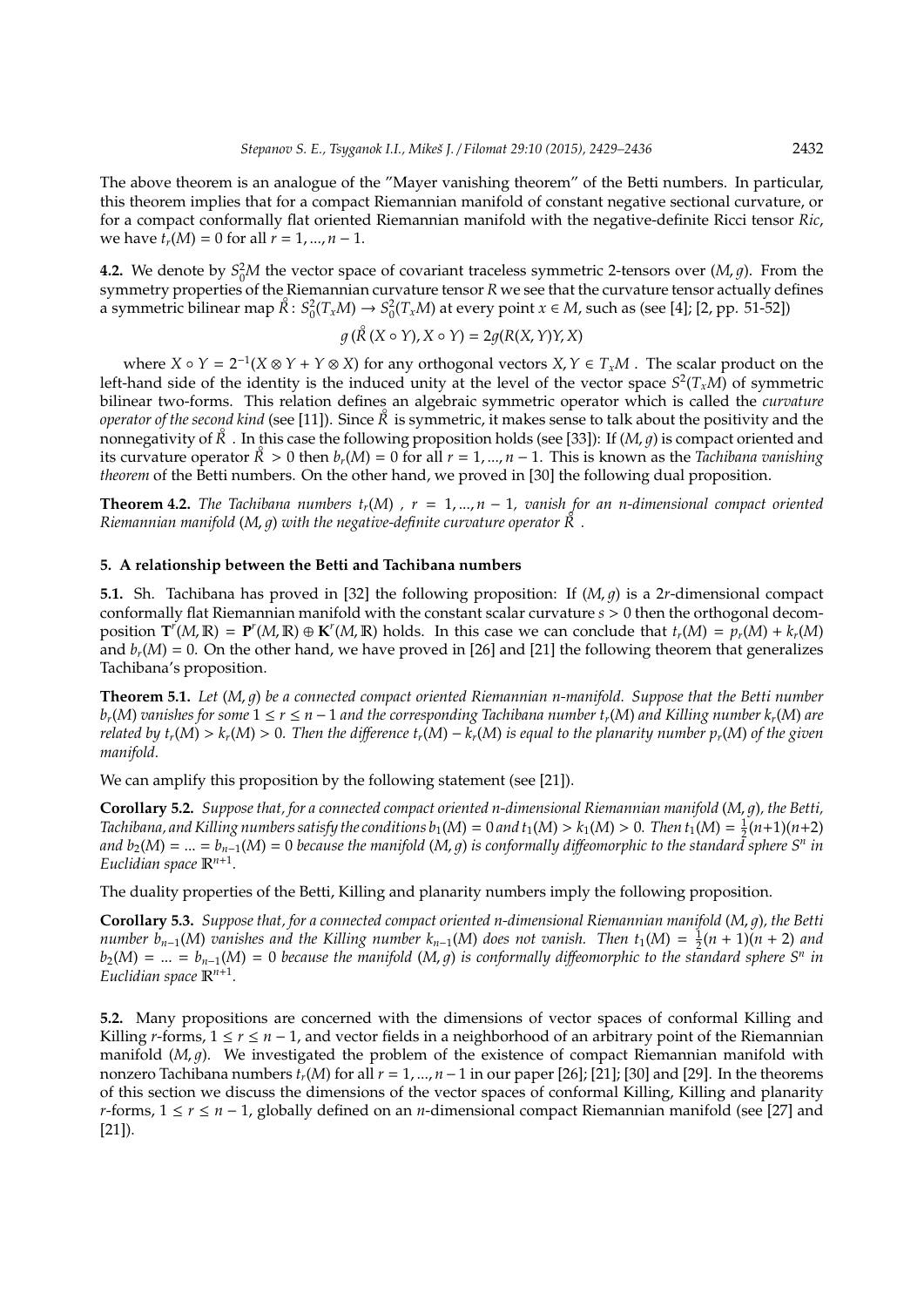**Theorem 5.4.** *Let* (*M*, 1) *be a connected compact oriented n-dimensional Riemannian manifold. Suppose that one of the following two conditions holds: 1. the Ricci tensor Ric is nonpositive and the Tachibana number*  $t_1(M) = p \neq 0$ *;* 2. the Ricci tensor Ric is nonnegative and the Betti number  $b_1(M) = p \neq 0$ . Then the Tachibana numbers satisfy the

relations  $t_r(M) = b_r(M) \ge \frac{p!}{r!(p-r)!}$  for all  $r \le p$  . If  $Ric \le 0$  and  $t_1(M) = n$  or  $Ric \ge 0$  and  $b_1(M) = n$ , then  $(M, g)$ *is a flat Riemannian n-torus.*

Finally, in this paragraph we consider the Tachibana numbers  $t_r(M)$ ,  $1 \le r \le n - 1$ , of an *n*-dimensional connected compact conformally flat Riemannian manifolds (*M*, *q*).

First, we known (see [14]; [2, p. 62]) that an *n*-dimensional compact and a simply connected Riemannian manifold which is locally conformally flat must be globally conformally equivalent with the standard sphere *S*<sup>*n*</sup> in Euclidian space  $\mathbb{R}^{n+1}$  and, therefore, *b*<sub>1</sub>(*M*) = ... = *b*<sub>*n*−1</sub>(*M*) = 0. Moreover, we recall that a compact connected manifold is simply connected if and only if its first Betti number  $b_1(M) = 0$ .

Second, from our Theorem 5.1 we conclude that for the standard sphere  $S<sup>n</sup>$  in Euclidian space  $\mathbb{R}^{n+1}$  the equalities  $t_r(S^n) = k_r(S^n) + p_r(S^n) = \frac{(n+2)!}{(r+1)!(n-r+1)!}$  are true. Then for an *n*-dimensional compact simply

connected conformally flat Riemannian manifold  $(M, g)$  we have  $t_r(M) = t_r(S^n) = \frac{(n+2)!}{(r+1)!(n-r+1)!}$  because the Tachibana number  $t_r(M)$  is a conformal invariant of  $(M, g)$  for all  $r = 1, ..., n - 1$ .

In conclusion, we can state the "existence theorem" of the Tachibana numbers (see [21] and [30]).

**Theorem 5.5.** *If the first Betti number b*1(*M*) *of a connected compact conformally flat n-dimensional Riemannian manifold*  $(M, g)$  *vanishes, then*  $t_r(M) = \frac{(n+2)!}{(r+1)!(n-r+1)!}$  *and*  $b_2(M) = ... = b_{n-1}(M) = 0$ *.* 

We further remark that there are other interesting examples of compact Riemannian manifolds with non-zero Tachibana numbers (see [26]).

#### **6. Eigenvalues of the Hodge-de Rham and Tachibana operators and their boundary theorems**

**6.1.** A real number  $\lambda^r$  for which there is an *r*-form  $\omega$  which is not identically zero such that  $\Delta\omega = \lambda^r \omega$ is called an *eigenvalue* of ∆ and the corresponding *r*-form ω an *eigenform* of ∆ corresponding to λ *r* . The eigenforms corresponding to a fixed  $\lambda^r$  form a subspace of  $\Omega^r(M)$  , namely the *eigenspace* of  $\lambda^r$ . In addition, *we denote by*  $m(\lambda^r) = dimV_{\lambda^r}$  *the <i>multiplicity of the eigenvalue*  $\lambda^r$  of the Hodge-de Rham operator  $\Delta$ . The following statements about eigenvalues of ∆ and their corresponding forms are valid (see [5, p. 334-343]; [7, p. 273-321]).

1. The Laplacian ∆ has a positive eigenvalue  $\lambda^r$  and in fact a whole sequence of eigenvalues which diverge to  $+\infty$ .

2.  $\lambda^{r} = \lambda^{n-r}$  for all  $r = 1, ..., n$ .

3. The eigenspaces of  $\lambda^r$  are finite dimensional.

4. The eigenforms corresponding to distinct eigenvalues are orthogonal.

Let  $(M, q)$  be a compact oriented manifold. If, in addition, the curvature operator  $\bar{R}$  satisfies the inequality  $\bar{R} \geq \delta$  for some positive number  $\delta$  at every point  $x \in M$ , then  $\lambda^r \geq \inf \{r(n-r+1)\delta; (n-r)(r+1)\delta\}$  and the Betti numbers  $b_r(M) = 0$  for all  $r = 1, ..., n - 1$  (see [5, pp. 342-343]; [34]).

For  $n < 2r$  the equality  $\lambda_1^r = (r + 1)(n - r)\delta$  is attained for some eigenform  $\omega \in \mathbf{K}^r(S^n)$  on the Euclidian *n*-sphere *S*<sup>*n*</sup> of the constant curvature  $\delta$ . In this case we have the inequality  $m(\lambda^r) \leq k_r(S^n) = \frac{(n+1)!}{(n+1)!(n-r)!}$  $\frac{(r+1)!(n-r)!}{(r+1)!}$ . On the other hand, for  $n > 2r$  the equality  $\lambda_1^r = r(n - r + 1)\delta$  is attained for some eigenform  $\omega \in$ **P**<sup>*r*</sup>(*S<sup><i>n*</sup>) on the Euclidian *n*-sphere *S<sup><i>n*</sup> of the constant curvature  $\delta$ . In this case we have the inequality  $P^r(S^n)$ 

 $m(\lambda^r) \leq p_r(S^n) = \frac{(n+1)!}{(n-r+1)!}$  $\frac{(n+1)!}{(n-r+1)!r!}$ . Finally, for  $n = 2r$  the equality  $\lambda_1^r = r(r+1)\delta$  holds for some eigenform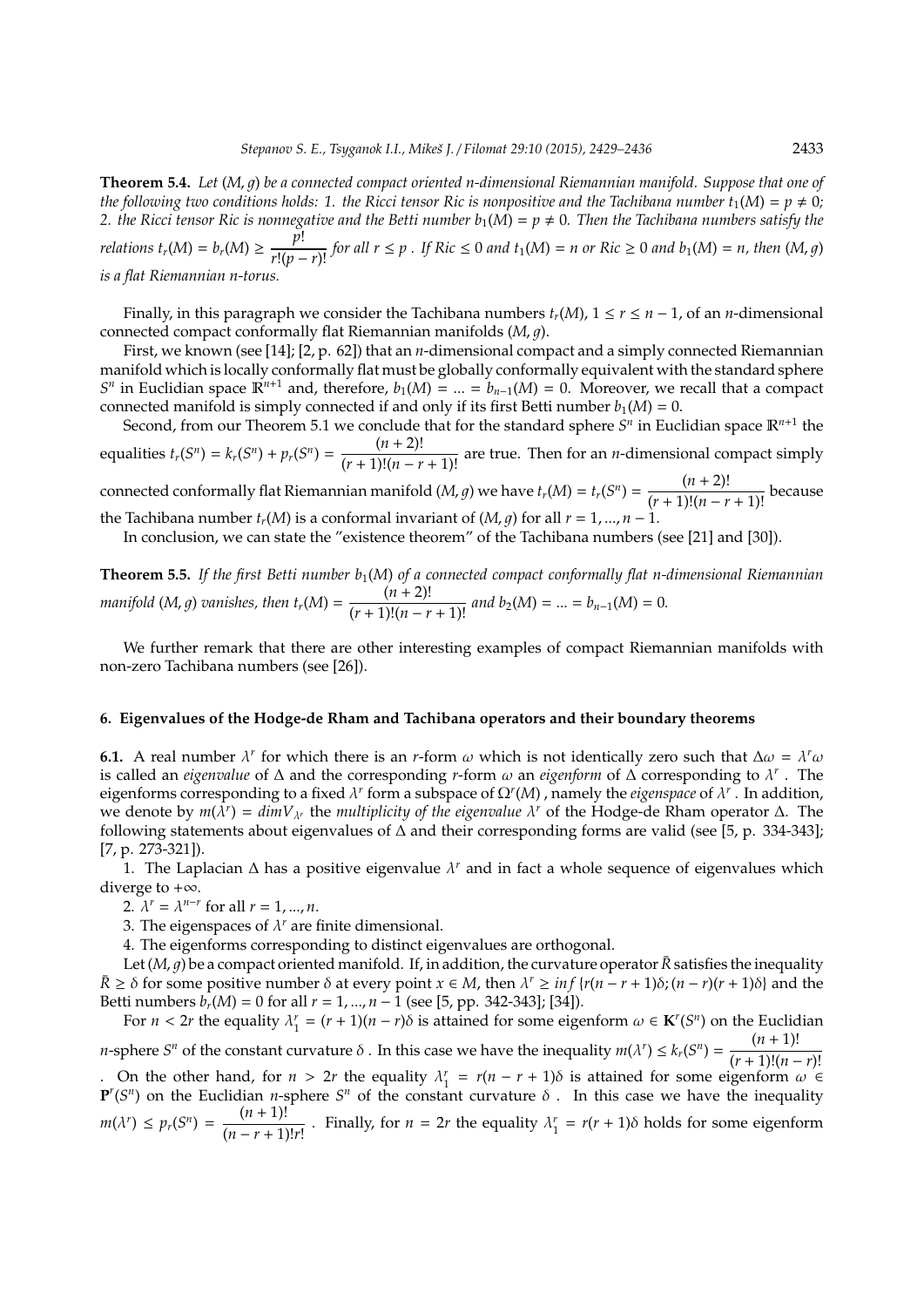$\omega \in T^r(S^{2r})$  on the Euclidian 2*r*-sphere  $S^{2r}$  of the constant curvature  $\delta$ . In this case we have the inequality  $m(\lambda^r) \le t_r(S^{2r}) = 2 \frac{(2r+1)!}{(r+1)!r!}$  $\frac{(r^{2}-r^{2})^{2}}{(r+1)!r!}$ .

It is obvious that in the case *n* = 2*r* the Hodge-de Rham operator  $\Delta$  has the form  $\Delta = (r + 1)\bar{\Delta} - (r + 1)\Box$ . In this case we have proved in [26] the following theorem.

**Theorem 6.1.** *Let* (*M*, *q*) *be a 2r-dimensional compact oriented conformally flat Riemannian manifold with positive scalar curvature s. Then the eigenvalue*  $\lambda$  *of the Hodge Laplacian*  $\Delta$  *on r-forms satisfies the inequality*  $\lambda \geq (r + \lambda)$  $1(2r(2r-1))^{-1}s_0$  where  $s_0 = inf_{x \in M} s(x)$ . If there exists an eigen r-form corresponding to  $\lambda = (r+1)(2r(2r-1))^{-1}s_0$ *then it is a conformal Killing form and the multiplicity of the eigenvalue*  $\lambda^r$  *satisfies the inequality m(* $\lambda^r$ *)*  $\leq 2\frac{(2r+1)!}{(r-1)!r^2}$  $\frac{1}{2}$   $\frac{1}{2}$   $\frac{1}{2}$   $\frac{1}{2}$   $\frac{1}{2}$   $\frac{1}{2}$   $\frac{1}{2}$   $\frac{1}{2}$   $\frac{1}{2}$   $\frac{1}{2}$   $\frac{1}{2}$   $\frac{1}{2}$   $\frac{1}{2}$   $\frac{1}{2}$   $\frac{1}{2}$   $\frac{1}{2}$   $\frac{1}{2}$   $\frac{1}{2}$   $\frac{1}{2}$   $\frac{1}{2}$   $\frac{1}{2}$   $\frac{1}{2}$ 

**6.2.** The number  $\lambda^r \in \mathbb{R}$  is called an *eigenvalue* if there exists some non-zero  $\omega \in \Omega^r(M)$  , such as  $\Box \omega = \lambda^r \omega$ (see [26]). We denote by  $m(\lambda^r) := \dim V_{\lambda^r}$  the *multiplicity of the eigenvalue*  $\lambda^r$  of the Tachibana operator  $\Box$ .

Using the general theory of elliptic operators it can be proved that the *r*-spectrum of  $\Box$ :  $\Omega^r(M) \to \Omega^r(M)$ denoted by  $Spec^{(r)}\Box$  lies on the non-negative real half line and is pure discrete, i.e., is given by a sequence  $Spec^{(r)}\Box = \{0 \leq \lambda_1^r \leq \lambda_2^r \leq ... \rightarrow \infty\}$ , where all eigenvalues are of finite multiplicity (see [5]; [7]). This sequence begins with zero if and only if the Tachibana number  $t_r(M) \neq 0$ . We have the following theorem (see [28]).

**Theorem 6.2.** Let  $\Box$  be the Tachibana operator on  $\Omega^r(M)$  for a compact n-dimensional Riemannian manifold (M, g). *Then the following four statements hold.*

- *1. The r-spectrum*  $Spec^{(r)} \square$  *of*  $\square$  *has the form*  $Spec^{(r)} \square = \{0 \leq \lambda_1^r \leq \lambda_2^r \leq ... \to \infty\}$ *.*
- *2. Spec*<sup>(*r*)</sup> $\Box$  = *Spec*<sup>(*n*−*r*) $\Box$ .</sup>
- *3. All eigenspaces of are finite dimensional.*
- *4. Eigenspaces for di*ff*erent eigenvalues are orthogonal.*

**Remark** The above theorem is an analogue of the well known theorem on the spectrum *Spec*(*r*)∆ of the Hodge-de Rham Laplacian ∆ : Ω*<sup>r</sup>* (*M*) → Ω*<sup>r</sup>* (*M*) (see [5]; [7]).

**6.3.** We say that the curvature operator  $\hat{R}$  is negative and bounded from above if  $\hat{R}$  satisfies the inequality  $g(R(\varphi,\varphi)) \leq -\varepsilon g(\varphi,\varphi)$  for any traceless symmetric 2-tensor  $\varphi$  and a positive number  $\varepsilon$ . In view of the above, we can formulate the theorem (see [28]).

**Theorem 6.3.** *Let* (*M*, <sup>1</sup>) *be a compact Riemannian manifold with the negative curvature operator R*◦ *bounded above by some negative number*  $-\varepsilon$ . Then  $t_r(M) = 0$  and the first eigenvalue  $\lambda_1^r$  of the Tachibana operator  $\Box$  satisfies the *inequality*  $\lambda_1^r \ge r(n-r)\varepsilon > 0$ . If (M, g) admits an eigenform  $\omega$  that corresponds to  $\lambda_1^r = r(n-r)\varepsilon$  then  $\omega$  is harmonic and the multiplicity of the first eigenvalue  $\lambda_1^r$  satisfies the inequality  $m(\lambda^r) \leq b_r(M)$  for the Betti number  $b_r(M)$  of  $(M, q)$  and all  $r = 1, ..., n - 1$ .

It is obvious that in the case  $n = 2r$  the Tachibana operator  $\Box$  has the form  $\Box = \bar{\Delta} - \frac{1}{(r+1)}\Delta$ . In this case we have proved in [28] the following theorem.

**Theorem 6.4.** *Let* (*M*, *q*) *be a 2r-dimensional compact oriented conformally flat Riemannian manifold with negative scalar curvature s. Then the eigenvalue* λ *of any eigen r-form of satisfies the inequality* λ *<sup>r</sup>* ≥ (2(2*r* − 1))<sup>−</sup><sup>1</sup> *s*<sup>0</sup> *where*  $s_0 = \inf_{x \in M} |s(x)|$  *a If there exists an eigen r-form corresponding to the eigenvalue*  $\lambda^r = (2(2r - 1))^{-1} s_0$  *then it is* harmonic and the multiplicity of the eigenvalue  $\lambda^r$  satisfies the inequality  $m(\lambda^r)\leq b_r(M)$  for the Betti number  $b_r(M)$  $of (M, q)$ .

Finally, in this paragraph we consider an *n*-dimensional compact hyperbolic space H*<sup>n</sup>* with standard metric  $g_0$  having constant sectional curvature equal to  $-1$ . In this case, we obtain from Theorem 6.4 that  $\lambda_1^r \ge r(n-r)$  for the first eigenvalue  $\lambda_1^r$  of the Tachibana operator  $\Box$ . At the same time it is well known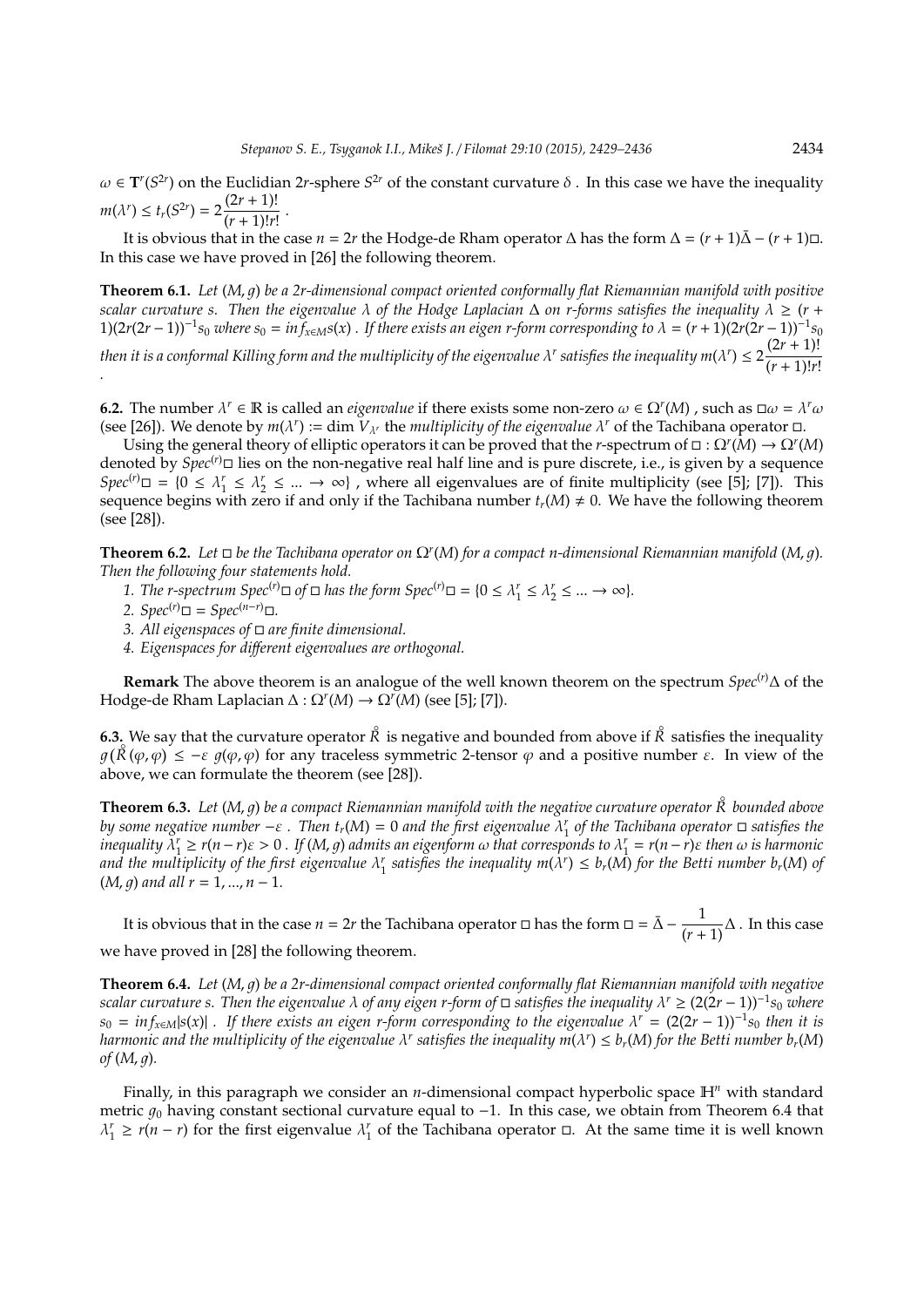(see [8]) that  $L^2$ -harmonic *r*-forms appear on a simply connected complete hyperbolic manifold (*M*, *g*) of constant sectional curvature −1 if and only if  $n = 2r$ . Therefore, if  $(M, g)$  is a compact hyperbolic space ( $\mathbb{H}^n$ ,  $g_0$ ) then the equality  $\lambda_1^r = r(n-r)$  is attained if and only if  $n = 2r$ . In this case the multiplicity of  $\lambda^r$  is equal to the Betti number  $b_r(\mathbb{H}^{2r})$ .

# **7. Table**

In the following table we list the summary of basic properties of the Hodge-de Rham and Tachibana operators.

| Elliptic operators on forms from the basis $d, d^*$ , D                                                                                                                          |                                                                                                                                         |
|----------------------------------------------------------------------------------------------------------------------------------------------------------------------------------|-----------------------------------------------------------------------------------------------------------------------------------------|
| The Hodge-de Rham Laplacian<br>$\Delta = d d^* + d d^*$                                                                                                                          | The Tachibana operator<br>$\Box = r(r+1)D*D$                                                                                            |
| Kernels of operators and their scalar invariants                                                                                                                                 |                                                                                                                                         |
| The Hodge theorem:<br>$Hr(M,\mathbb{R}) = Ker \Delta$<br>$dim H^{r}(M,\mathbb{R}) = b_{r}(M) < \infty$                                                                           | $\mathbf{T}^r(M,\mathbb{R}) = Ker \ \Box$<br>$dim \, \mathrm{T}^r(M,\mathbb{R}) = t_r(M) < \infty$<br>$t_r(M)$ is a conformal invariant |
| Duality properties                                                                                                                                                               |                                                                                                                                         |
| The Poincare duality properties:<br>$b_r(M) = b_{n-r}(M)$                                                                                                                        | $t_r(M) = t_{n-r}(M)$                                                                                                                   |
| Vanishing theorems for Betti and Tachibana numbers                                                                                                                               |                                                                                                                                         |
| Meyer and Tachibana theorems:<br>$\overline{R} > 0$ or $\overline{R} > 0 \Rightarrow b_r(M) = 0$                                                                                 | $\bar{R}$ < 0 or $\mathring{R}$ < 0 $\Rightarrow$ $t_r(M) = 0$                                                                          |
| First eigenvalues of operators                                                                                                                                                   |                                                                                                                                         |
| The Meyer theorem:<br>$\bar{R} > \delta > 0 \Rightarrow$<br>$\lambda_1^r \ge \inf\{r(n-r+1)\delta, (r+1)(n-r)\delta\}$                                                           | $\mathcal{R} < -\delta < 0 \Rightarrow \lambda_1^r \ge r(n-r)\delta$                                                                    |
| Multiplicities of Eigenvalues                                                                                                                                                    |                                                                                                                                         |
| The Tachibana theorem:<br>$\lambda_1^r = \inf \{ r(n - r + 1) \delta, (r + 1)(n - r) \delta \}$<br>$\Rightarrow$ $\omega$ is conformal Killing and<br>$m(\lambda^r) \leq t_r(M)$ | $\lambda_1^r = r(n-r)\delta \implies$<br>$\Rightarrow$ $\omega$ is harmonic and $m(\lambda^r) \leq b_r(M)$                              |